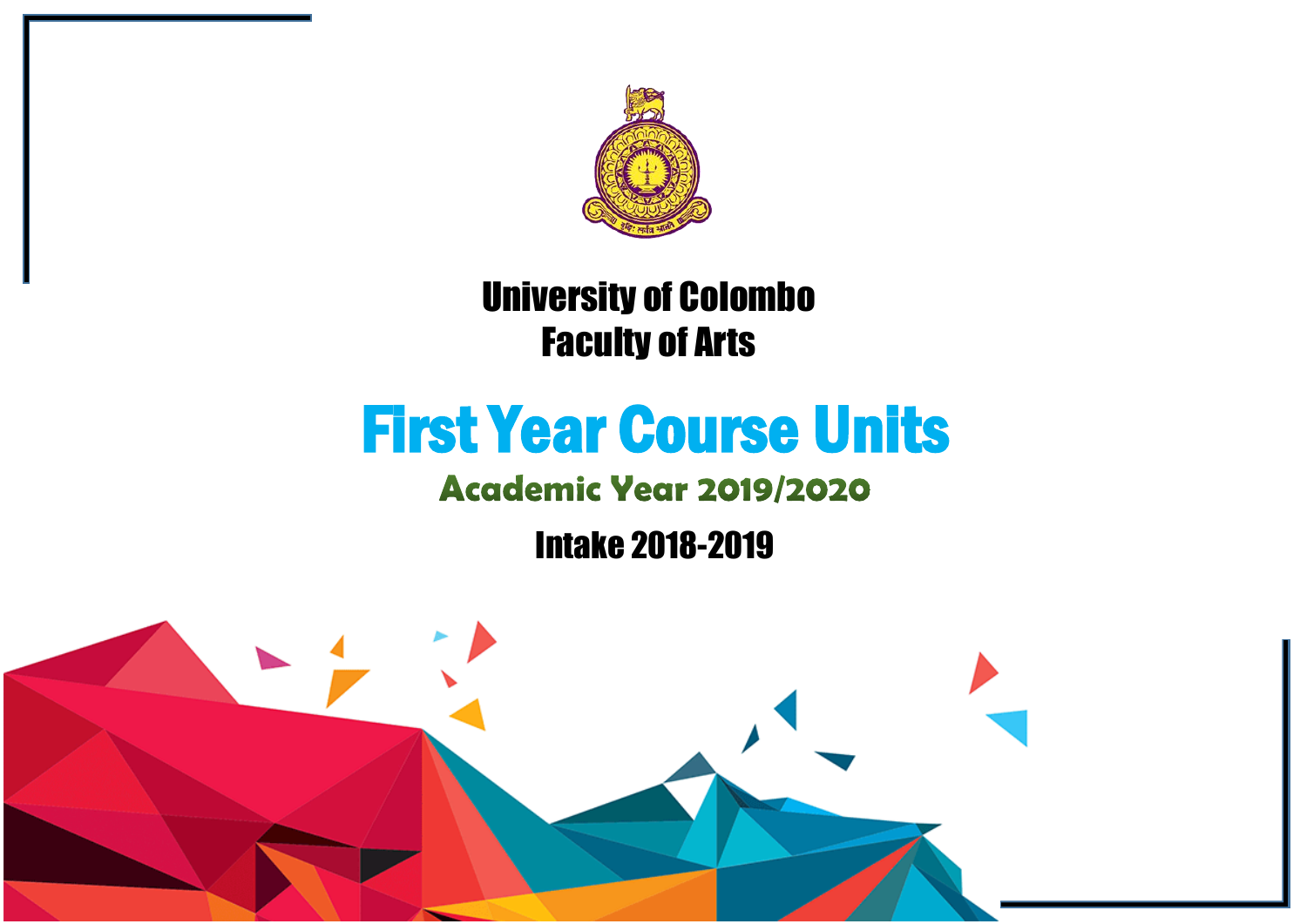#### **What is Information and Documentation Centre (IDC)?**

The IDC is functioning under the supervision of the Dean/Faculty of Arts, Prof. Premakumara de Silva. For details and clarification on the Course Unit System, and Study Streams, undergraduate students should consult Dr. T.A.M. Pushpakumara Coordinator of the IDC, and representatives nominated by each Department or Unit or by the Dean of the Faculty of Arts. The more information can be found on the IDC notice boards.

The Information and Documentation Centre (IDC) is the central coordinating office for the administration and monitoring of the Course Unit System (CUS) and Study Streams. Its tasks are to monitor the CUS; maintain student records; coordinate information and academic activities amongst Departments and the student community; prepare examination schedules and logistics; distribute class lists to all Departments and Units and notify students of the course units and Study Streams on offer for the academic year.

**The IDC will be opened from 9.00 am to 4.00 pm on week days. All undergraduate students are requested to consult the IDC only during office hours.**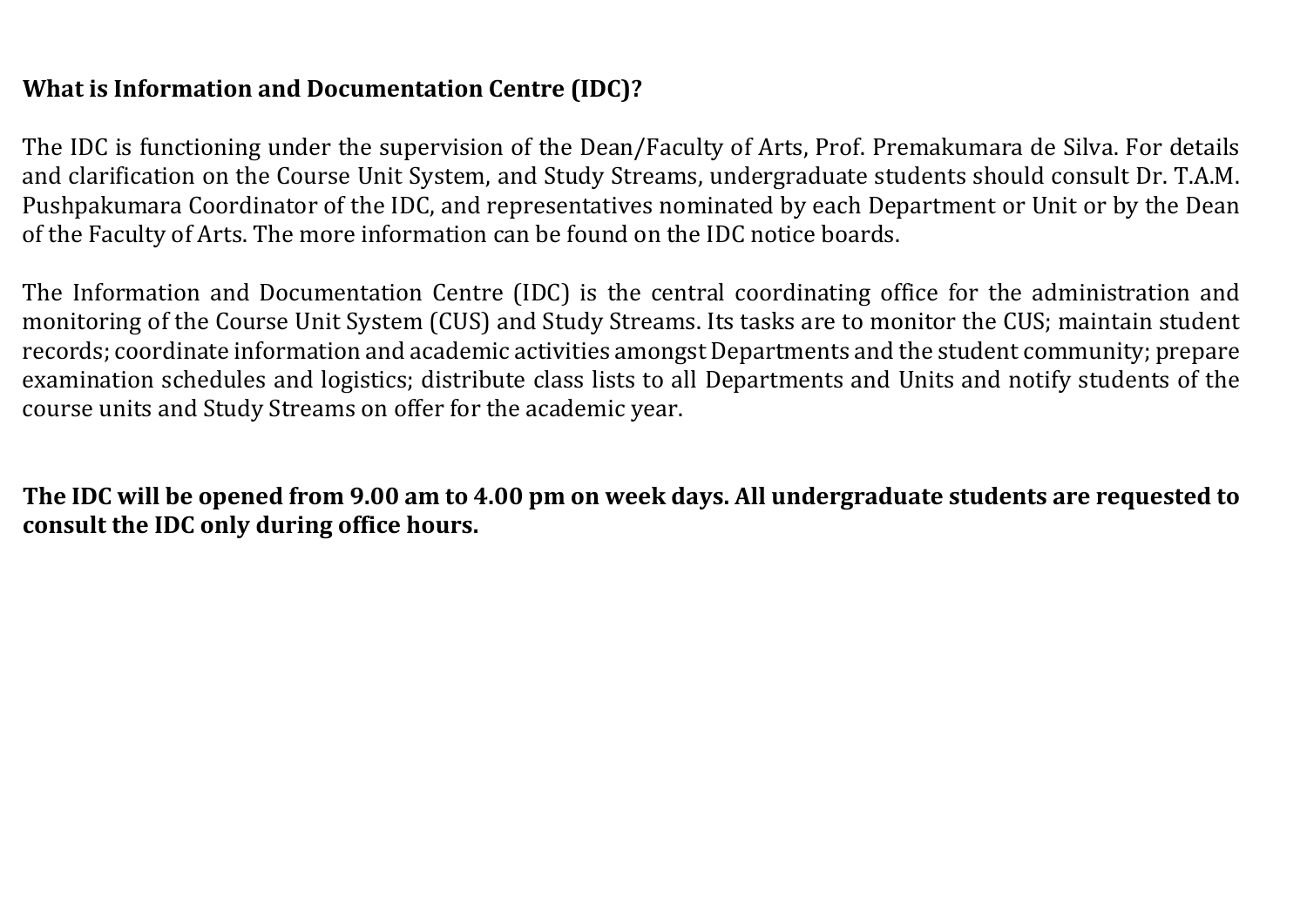#### **Department of Buddhist Studies Buddhist Studies**

|                        | <b>Unit Code</b> | Name of the Course Unit                            | <b>Supplementary Information</b>                                                                                                                             | <b>Medium of</b><br>Instruction | No: of<br>Credits | Name of Lecturer(s)                         |
|------------------------|------------------|----------------------------------------------------|--------------------------------------------------------------------------------------------------------------------------------------------------------------|---------------------------------|-------------------|---------------------------------------------|
| <b>YEAR 1</b>          |                  |                                                    |                                                                                                                                                              |                                 |                   |                                             |
| <b>Semester</b><br>0ne | <b>BST 1101</b>  | An Introduction to<br><b>Buddhist Studies</b>      | Compulsory<br>The purpose of this course unit is to<br>give an introduction to the field of<br>Buddhist Studies and outline its<br>scope and subject matter. | SM/EM                           | 3                 | Ven. M. Ananda<br>Ven. M. Amarawansa        |
| <b>Semester</b><br>Two | <b>BST 1202</b>  | <b>Basic Teachings of Early</b><br><b>Buddhism</b> | Compulsory<br>The aim of this course unit is to give a<br>comprehensive knowledge of the<br>basic teachings of early Buddhism.                               | SM/EM                           |                   | Dr. Wimal Hewamanage<br>Ven. K. Sathimantha |

#### **Pali**

|                               | <b>Unit Code</b> | Name of the Course Unit                                | <b>Supplementary Information</b>                                                                                                                                                          | <b>Medium of</b><br><b>Instruction</b> | No: of<br><b>Credits</b> | Name of Lecturer(s)     |
|-------------------------------|------------------|--------------------------------------------------------|-------------------------------------------------------------------------------------------------------------------------------------------------------------------------------------------|----------------------------------------|--------------------------|-------------------------|
| <b>YEAR 1</b>                 |                  |                                                        |                                                                                                                                                                                           |                                        |                          |                         |
| <b>Semester</b><br><b>One</b> | PLG 1101         | Prescribed Text, Pali<br>Literature                    | Compulsory<br>The objective of this course is to<br>enable students to acquire a critical &<br>detailed knowledge of the prescribed<br>texts including the history of Pali<br>Literature. | SM/EM                                  | 3                        | Ven. Dr. M. Sugathasiri |
| Semester<br>Two               | <b>PLG 1202</b>  | Unspecified Texts,<br><b>Grammar &amp; Composition</b> | Compulsory<br>The objective of this course is to<br>acquaint the students with the basics<br>of Pali language, namely, word<br>formation, grammar & syntax.                               | SM/EM                                  | 3                        | Ven. Dr. M. Sugathasiri |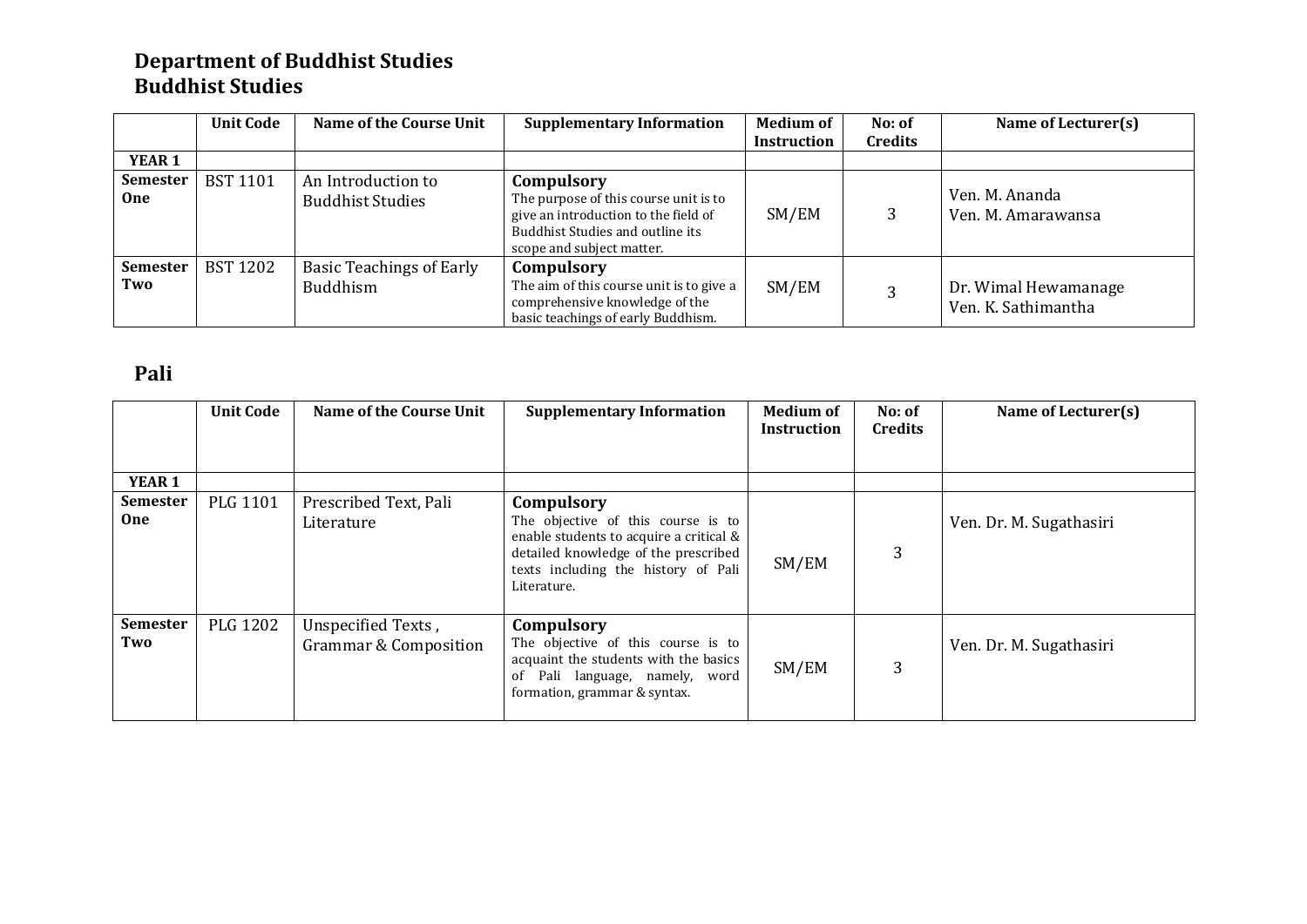#### **Department of Demography**

The Department of Demography recommends to offer FND 1106 or FND 1206 for those who wish to major in Demography from the 2<sup>nd</sup> year.

|                               | <b>Unit Code</b> | Name of the Course Unit       | Supplementary<br><b>Information</b>                                          | <b>Medium of</b><br>Instruction | No: of<br><b>Credits</b> | Name of Lecturer(s)                                               |
|-------------------------------|------------------|-------------------------------|------------------------------------------------------------------------------|---------------------------------|--------------------------|-------------------------------------------------------------------|
| <b>YEAR 1</b>                 |                  |                               |                                                                              |                                 |                          |                                                                   |
| <b>Semester</b><br><b>One</b> | <b>DMG 1101</b>  | Introduction to Demography    | Compulsory for those<br>who follow Demography<br>as a subject                | SM/EM                           | 3                        | Dr. Manori Weeratunga<br>Migara Karunarathne<br>Irangi Samarakoon |
| <b>Semester</b><br>Two        | DMG 1202         | Introduction to Data Analysis | Same as FND 1202.<br>Therefore, not open for<br>those who select FND<br>1202 | SM/EM                           | 3                        | Yuganthi Subasinghe                                               |
|                               | <b>DMG 1204</b>  | Demography of Sri Lanka       |                                                                              | SM/EM                           | 3                        | Hansa Jayaratne                                                   |
|                               | DMG 1217         | <b>Population Issues</b>      |                                                                              | SM/EM                           | 3                        | Migara Karunaratne<br>Wathsala Anuradhi                           |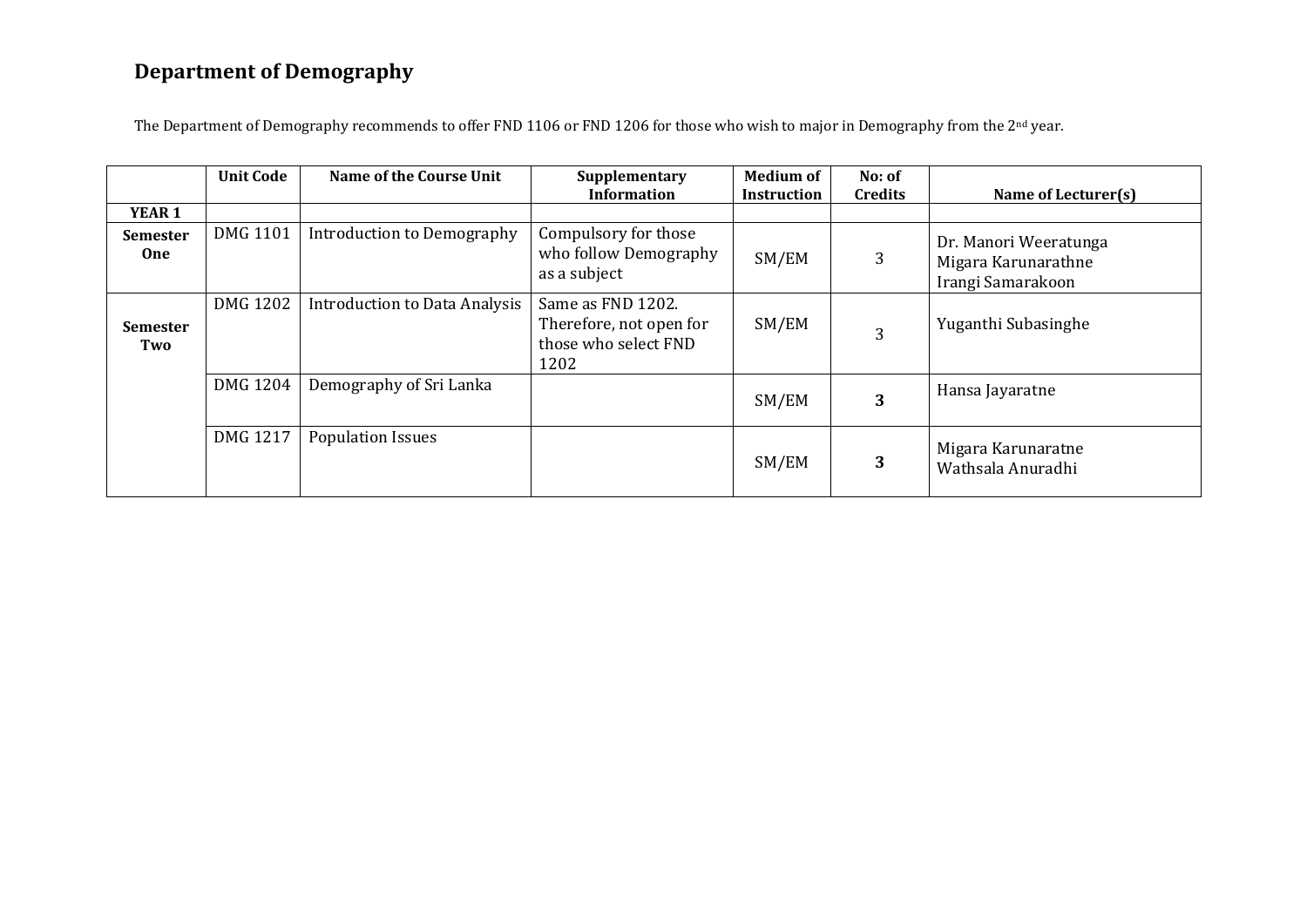#### **Department of Economics**

It is essential to satisfy the following requirements to read a four year Honours degree in Economics

- 1. Minimum (B) grade passes for ECN 1101 and ECN 1202
- 2. Good performance in any one of the following course units<br>
(i) FND 1106/1206<br>
(ii) FND 1107/1207
	- FND 1106/1206
	- FND 1107/1207

|                     | <b>Unit Code</b> | Name of the Course Unit | <b>Supplementary Information</b> | <b>Medium of</b>   | Name of Lecturer(s)   |
|---------------------|------------------|-------------------------|----------------------------------|--------------------|-----------------------|
|                     |                  |                         |                                  | <b>Instruction</b> |                       |
| <b>YEAR 1</b>       |                  |                         |                                  |                    |                       |
| <b>Semester One</b> | <b>ECN 1101</b>  | Elementary              | 1. Compulsory for three/four     | <b>SM</b>          | Prof. Amala De Silva  |
|                     |                  | Microeconomics          | year degree in Economics         | EM                 | Indrajith Aponsu      |
|                     |                  |                         | 2. Sinhala, Tamil and English    | TM                 | Dr. M. Ganeshamoorthy |
|                     |                  |                         | Medium Lectures will be          |                    |                       |
|                     |                  |                         | conducted separately.            |                    |                       |
| <b>Semester Two</b> | <b>ECN 1202</b>  | Elementary              | 1. Compulsory for three/four     | <b>SM</b>          | Prof. Ranjith Bandara |
|                     |                  | Macroeconomics          | year degree in Economics         | EM                 | Indrajith Aponsu      |
|                     |                  |                         | 2. Sinhala, Tamil and English    | TM                 | Prof. K Amirthalingam |
|                     |                  |                         | Medium Lectures will be          |                    |                       |
|                     |                  |                         | conducted separately.            |                    |                       |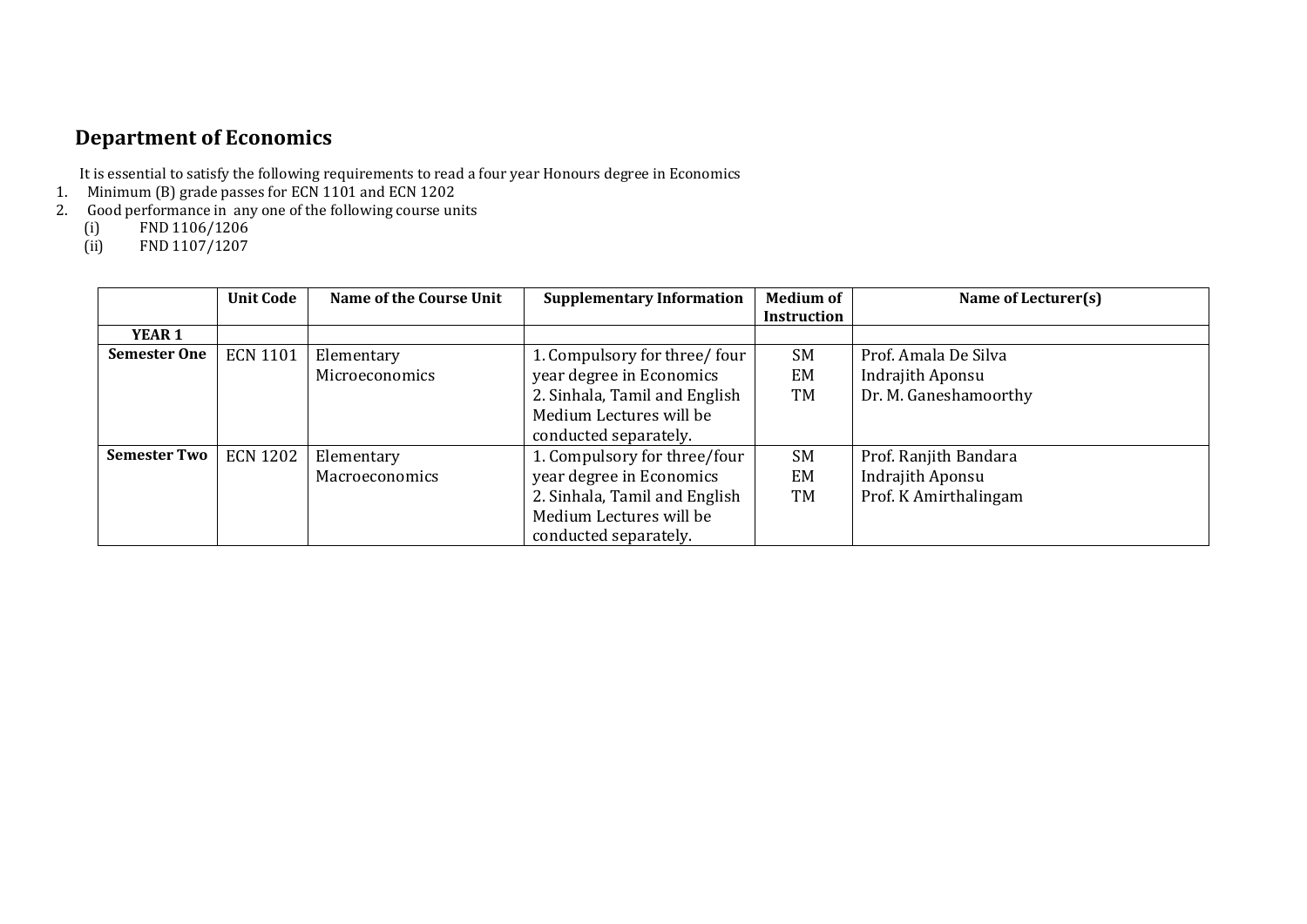#### **Department of English**

- The Department of English offers a three-year Study Stream Programme and a four-year Special Degree Programme for undergraduates.
- Students who wish to specialise in English have to obtain a B grade in two English courses in the First-Year Examinations.
- Students with a B- will be considered on a case-by-case basis.

|                        | <b>Unit Code</b> | <b>Name of the Course Unit</b>                                         | Supplementary<br><b>Information</b> | <b>Medium of</b><br><b>Instruction</b> | No: of<br><b>Credits</b> | Name of Lecturer(s)                                                  |
|------------------------|------------------|------------------------------------------------------------------------|-------------------------------------|----------------------------------------|--------------------------|----------------------------------------------------------------------|
| <b>YEAR 1</b>          |                  |                                                                        |                                     |                                        |                          |                                                                      |
| <b>Semester</b>        | <b>ENG 1106</b>  | Introduction to Language Systems                                       | Compulsory                          | EM                                     |                          | Dr. Kaushalya Perera                                                 |
| <b>One</b>             |                  |                                                                        |                                     |                                        | 3                        |                                                                      |
| <b>Semester</b><br>Two | <b>ENG 1205</b>  | Introduction to Literature in<br>English: Drama, Fiction and<br>Poetry | Compulsory                          | EM                                     | 3                        | Prof. Dushyanthi Mendis<br>Prof. Neluka Silva<br>Praveen Tilakaratne |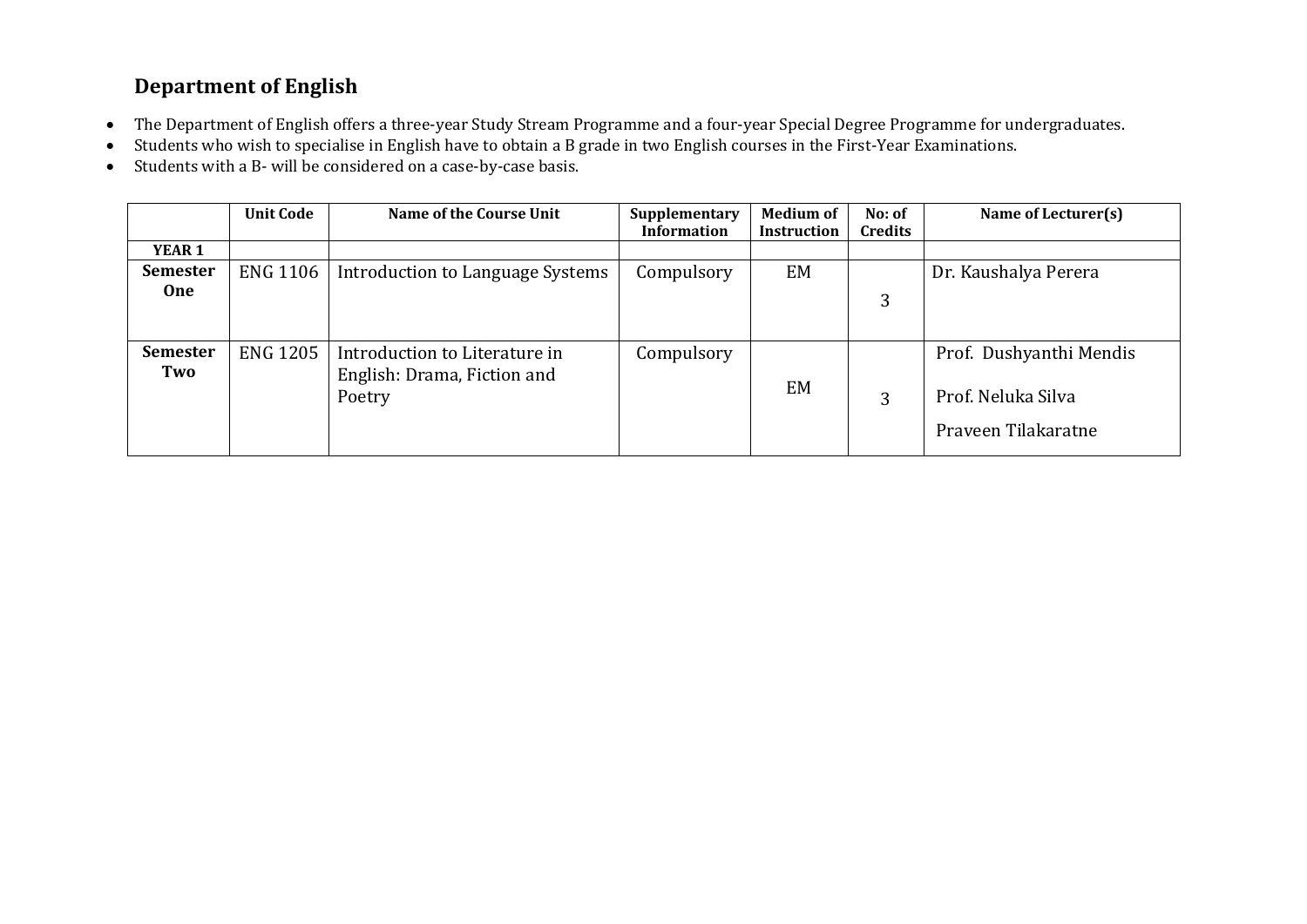#### **Department of English Language Teaching Studies in English as a Second Language**

|                        | <b>Unit Code</b> | Name of the Course Unit                                | <b>Supplementary Information</b>                                                                                                                                                                                                                                                                                                                                                                                                                                                                                                        | <b>Medium of</b><br>Instruction | No: of<br><b>Credits</b> | Name of Lecturer(s)                                                 |
|------------------------|------------------|--------------------------------------------------------|-----------------------------------------------------------------------------------------------------------------------------------------------------------------------------------------------------------------------------------------------------------------------------------------------------------------------------------------------------------------------------------------------------------------------------------------------------------------------------------------------------------------------------------------|---------------------------------|--------------------------|---------------------------------------------------------------------|
| <b>YEAR 1</b>          |                  |                                                        |                                                                                                                                                                                                                                                                                                                                                                                                                                                                                                                                         |                                 |                          |                                                                     |
| <b>Semester</b><br>One | <b>ESL 1101</b>  | Introduction to the<br>English Language                | <b>Compulsory</b> for students who wish to<br>follow the study stream Studies in<br><b>English as a Second Language</b><br>(as $1st / 2nd$ or $3rd$ Subject).<br>This course attempts to provide students<br>with an introduction to some general<br>properties of language and some specific<br>properties of the English language in<br>particular. As such, the course will<br>introduce students to the basic linguistic<br>terminology, main branches of linguistics<br>and their corresponding methods of<br>linguistic analysis. | EM                              | 3                        | A.S.R. Peiris<br>K.G.J. Ravindaran                                  |
| <b>Semester</b><br>Two | <b>ESL 1202</b>  | <b>Introduction to English</b><br>as a Second Language | <b>Compulsory</b> for students who wish to<br>follow the study stream Studies in<br><b>English as a Second Language</b><br>(as $1st / 2nd$ or $3rd$ Subject).<br>The course introduces students to the<br>areas of English as a Second Language,<br>such as its description and use, the<br>language learner, the process of Second<br>Language learning and its significance in a<br>socio-cultural context.<br>The<br>course<br>familiarizes students with the most<br>current ideas and key issues in each of<br>these areas.        | EM                              | 3                        | K.K.S.G. Silva<br>K.G.J. Ravindran<br>A.S.R. Peiris<br>H.C. Keshala |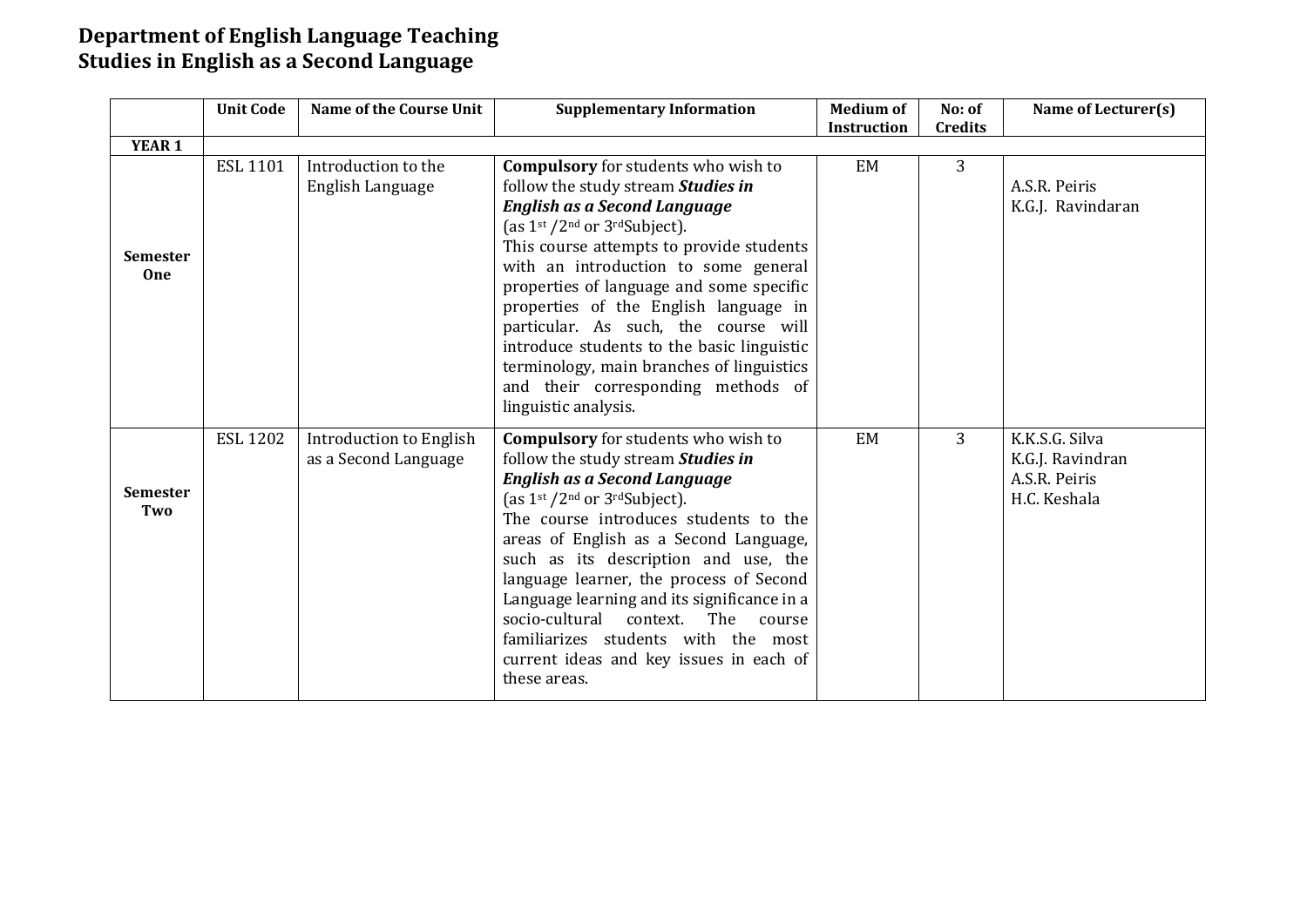#### **Department of Geography**

|                        | <b>Unit Code</b> | Name of the Course Unit | Supplementary<br><b>Information</b> | <b>Medium of</b><br><b>Instruction</b> | No: of<br><b>Credits</b> | Name of Lecturer(s)                                             |
|------------------------|------------------|-------------------------|-------------------------------------|----------------------------------------|--------------------------|-----------------------------------------------------------------|
| <b>YEAR 1</b>          |                  |                         |                                     |                                        |                          |                                                                 |
|                        | GYG 1102         | Cartography             | Compulsory<br>Same as GYG 1202      | <b>SM</b>                              | 3                        | Mr. D.M. Karunadasa                                             |
| <b>Semester</b><br>One | GYG 1106         | Principles of Geography | Compulsory                          | <b>SM</b>                              | 3                        | Dr. E.M.S. Ranasinghe<br>Dr. Y.A. Karunarathne<br>Dr. F. Ruzaik |
|                        |                  |                         |                                     | <b>TM</b>                              |                          |                                                                 |
| <b>Semester</b><br>Two | GYG 1202         | Cartography             | Compulsory<br>Same as GYG 1102      | <b>SM</b><br><b>TM</b>                 | 3                        | Mr. D.M. Karunadasa<br>Mr. P. Kirishanthan                      |

#### **Department of History**

|                               | <b>Unit Code</b> | Name of the Course Unit   | <b>Supplementary Information</b> | <b>Medium of</b><br>Instruction | No: of<br><b>Credits</b> | Name of Lecturer(s)   |
|-------------------------------|------------------|---------------------------|----------------------------------|---------------------------------|--------------------------|-----------------------|
| YEAR 1                        |                  |                           |                                  |                                 |                          |                       |
| <b>Semester</b><br><b>One</b> | HIS 1101         | Introduction to History   | Compulsory                       | SM/EM                           |                          | Dr. D.N.N.R. Dewasiri |
| <b>Semester Two</b>           | HIS 1202         | Sri Lanka & World History | Compulsory                       | SM/EM                           |                          | Dr. Y.A. Widyalankara |

HIS 1101 and HIS 1202 is compulsory for those who wish to follow Special Degree in History and Study Stream in Culture and Heritage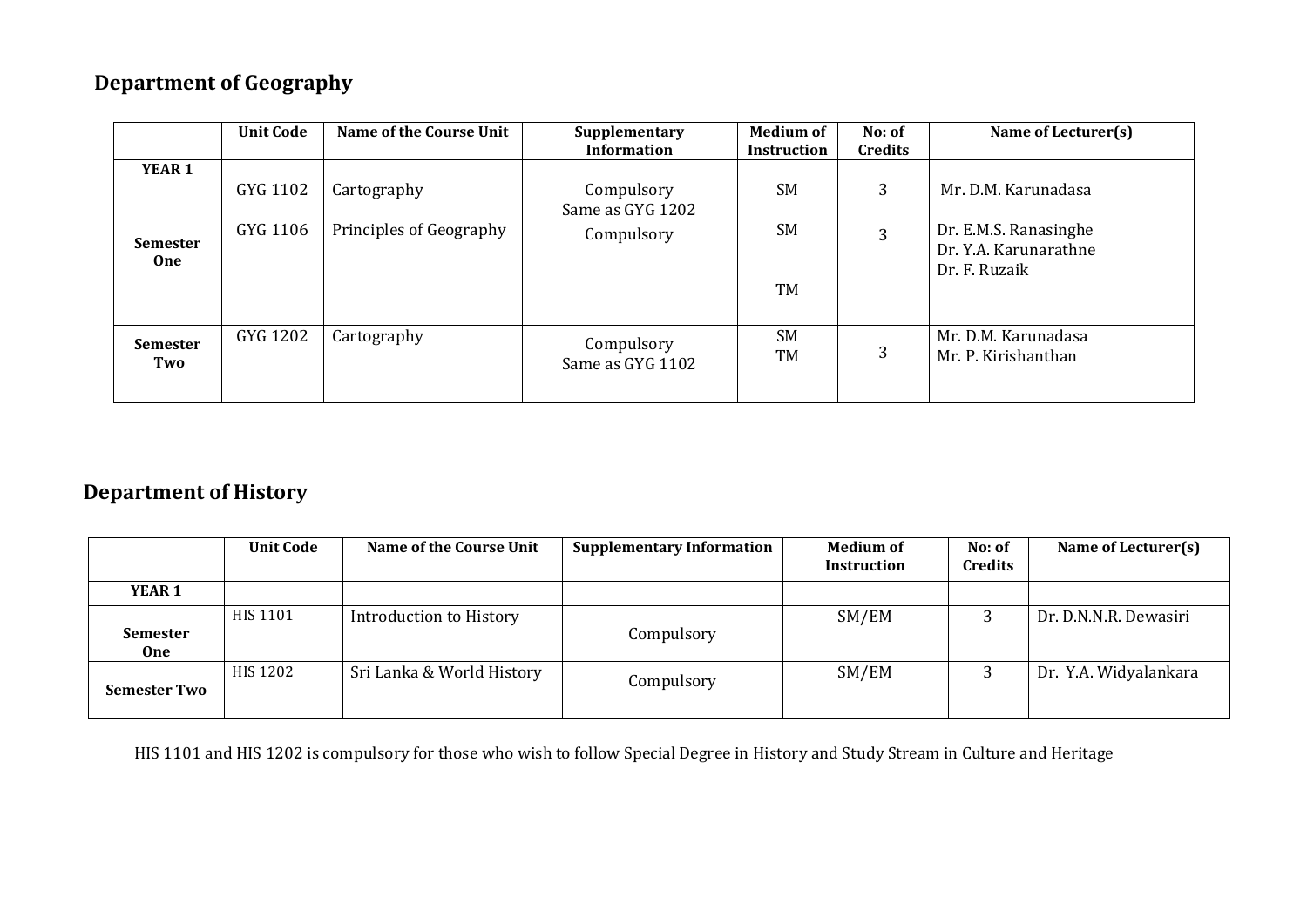#### **Department of International Relations**

|                               | <b>Unit Code</b> | Name of the Course Unit              | <b>Supplementary Information</b>                                                                                                                                           | <b>Medium of</b> | No of          | Name of Lecturer(s)                      |
|-------------------------------|------------------|--------------------------------------|----------------------------------------------------------------------------------------------------------------------------------------------------------------------------|------------------|----------------|------------------------------------------|
|                               |                  |                                      |                                                                                                                                                                            | Instruction      | <b>Credits</b> |                                          |
| <b>YEAR 1</b>                 |                  |                                      |                                                                                                                                                                            |                  |                |                                          |
|                               |                  | Introduction to International        | This<br>is<br>an elementary<br>course in<br>International Relations for all students who<br>wish to take this subject for a three year                                     | <b>SM</b>        |                | S.C. Padmakumara                         |
| <b>Semester</b><br><b>One</b> | <b>INR 1101</b>  | Relations                            | Study Stream or a four year Special Degree.                                                                                                                                | 03<br><b>EM</b>  |                | George I.H. Cooke<br>(Visiting Lecturer) |
| <b>Semester</b><br>Two        | <b>INR 1204</b>  | International Relations in<br>Praxis | This course unit is compulsory for those<br>who wish to read for the four year Special<br>programme in International<br>Degree<br>Relations. This course unit examines the | <b>SM</b>        | 03             | W.M.K.C. Wijayabahu                      |
|                               |                  |                                      | practices or "praxis" of international<br>relations.                                                                                                                       | EM               |                | George I.H. Cooke<br>(Visiting Lecturer) |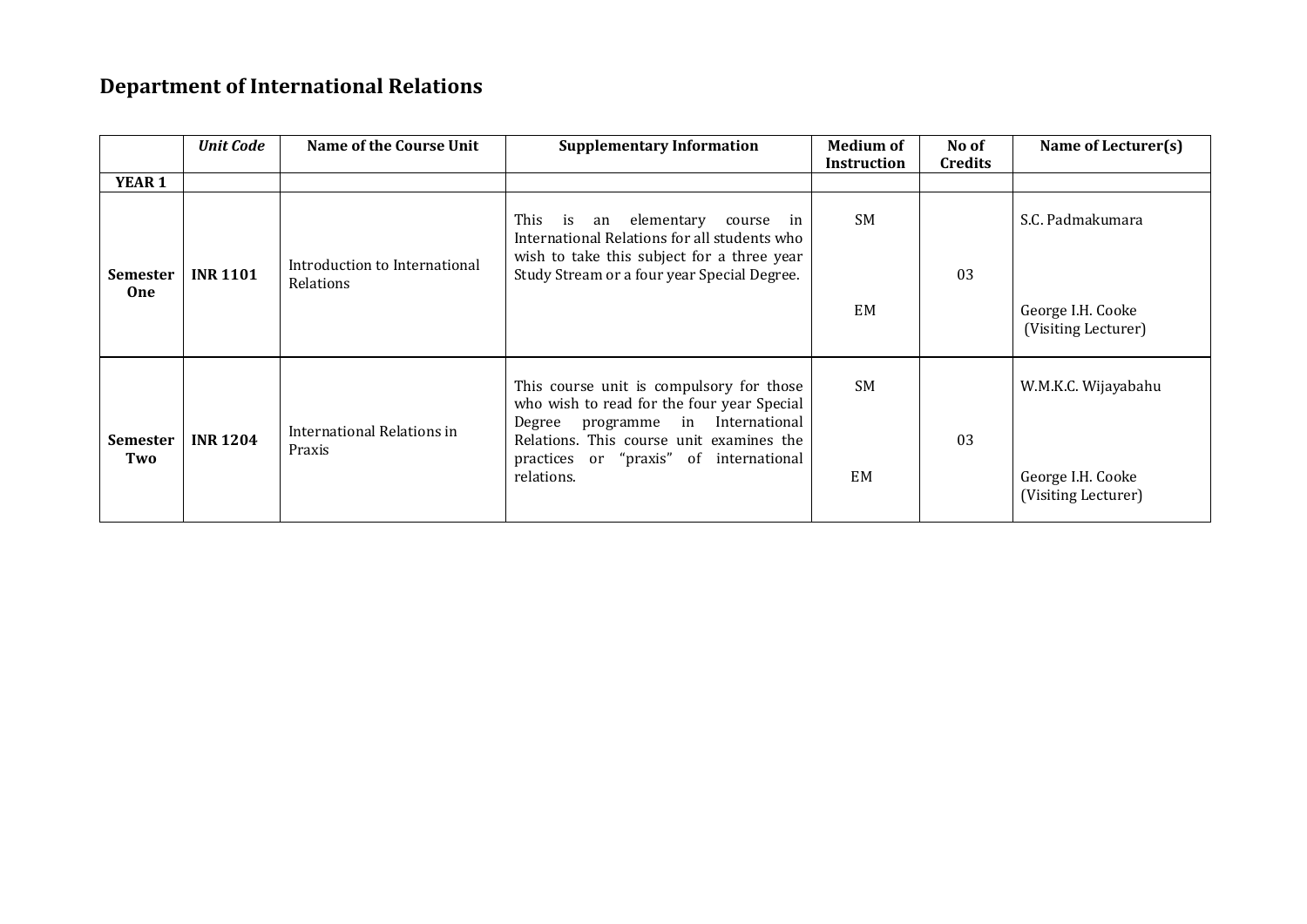#### **Department of Political Science and Public Policy**

|                     | <b>Unit Code</b> | Name of the Course Unit                           | Supplementary<br><b>Information</b> | <b>Medium of</b><br>Instruction | No: of<br><b>Credits</b> | Name of Lecturer(s)                             |
|---------------------|------------------|---------------------------------------------------|-------------------------------------|---------------------------------|--------------------------|-------------------------------------------------|
| Year 1              |                  |                                                   |                                     |                                 |                          |                                                 |
| <b>Semester One</b> | <b>PSC 1101</b>  | Political Science: An Introduction                | Core                                | <b>SM</b><br>TM                 |                          | Mr. P.LS.C. Leelarathne<br>Dr. Shamini Chandran |
| <b>Semester Two</b> | <b>PSC 1202</b>  | Aspects of Sri Lanka's Government<br>and Politics | Optional                            | <b>SM</b><br>TM                 |                          | Mr. D.G.N. Rambukwella<br>Dr. Shamini Chandran  |
|                     | <b>PSC 1204</b>  | Political Thought and Introduction                | Optional                            | <b>SM</b><br><b>TM</b>          | 3                        | Mr. D.M.D. Dissanayake<br>Mr. M.N.M. Faslan     |

#### සිංහල අධාපයනාංශය

|                         | පාඨමාලාව | පාඨමාලාවේ නම  | පාඨමාලාව පිළිබඳ කෙටි විස්තරයක්                                                                            | No: of         | ආචාර්යවරුන්ගේ නම්                                     |
|-------------------------|----------|---------------|-----------------------------------------------------------------------------------------------------------|----------------|-------------------------------------------------------|
|                         |          |               |                                                                                                           | <b>Credits</b> |                                                       |
| පළමු වසර                |          |               |                                                                                                           |                |                                                       |
| පළමු<br>෧සමෙස්තරය       | SLG 1101 | භාෂා පුවේශය   | භාෂා අධාපයනය පිළිබඳ මූලික පාඨමාලාවක් වශයෙන් භාෂාවේ<br>ස්වභාවය, කාර්යන් හා පරිණාමය පිළිබඳ අවබෝධයක් ලබාදීම. |                | මහාචාර්ය සඳගෝමී කෝපරනේවා<br>කථිකාචාර්ය අචින්තා බණ්ඩාර |
| <b>ෙවන</b><br>ලසමෙස්තරය | SLG 1202 | සාහිතා පුවේශය | සාහිතාගේ ස්වභාවය, නූතන සිංහල සාහිතාගෙ සහ ජන කාවා<br>පිළිබඳ අධාපයනයක්.                                     |                | මහාචාර්ය සරත් විජේසුරිය                               |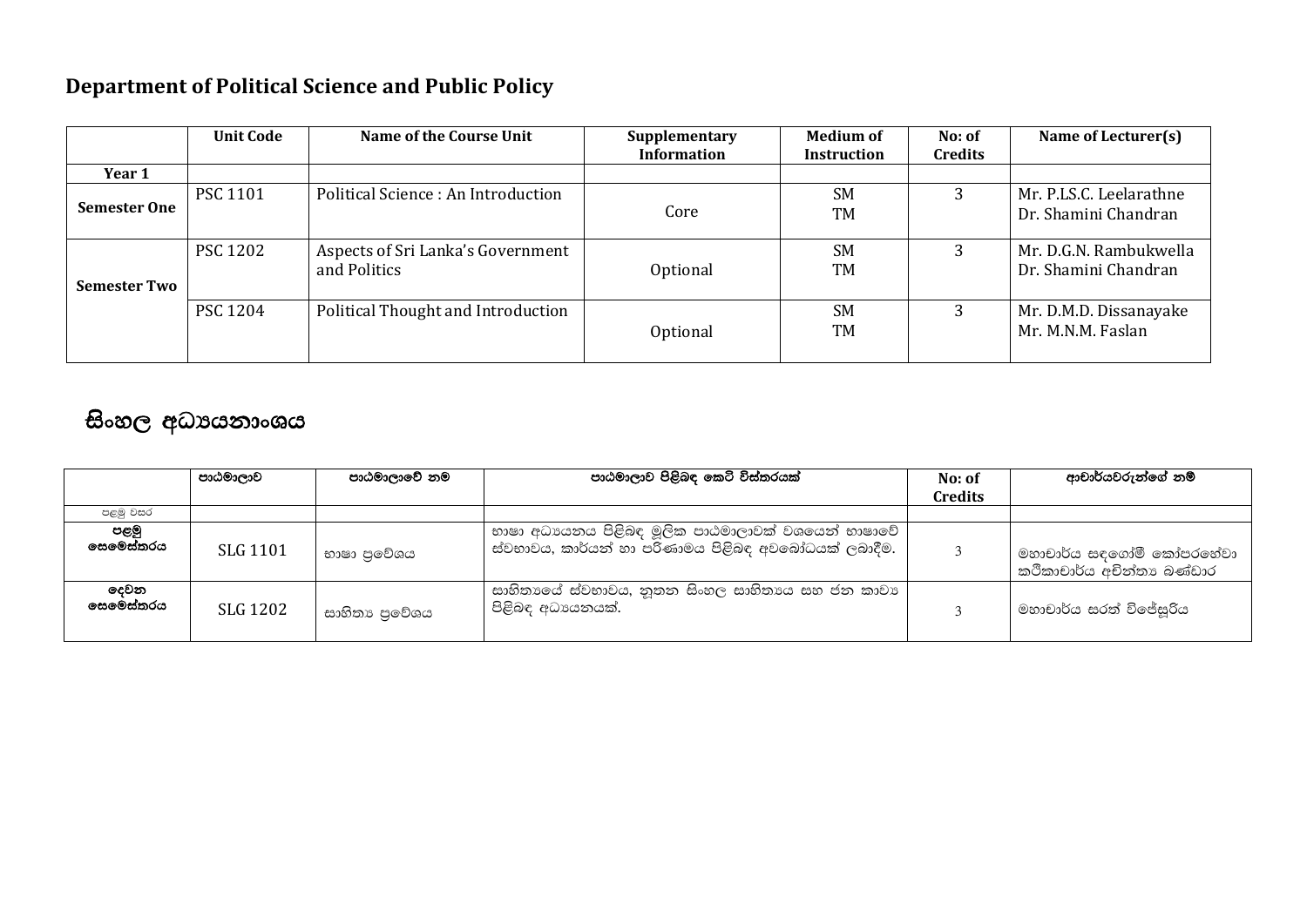#### **Department of Sociology**

|                 | <b>Unit Code</b> | Name of the Course Unit          | <b>Supplementary Information</b> | <b>Medium of</b>   | Name of Lecturer(s) |
|-----------------|------------------|----------------------------------|----------------------------------|--------------------|---------------------|
|                 |                  |                                  |                                  | <b>Instruction</b> |                     |
| YEAR 1          |                  |                                  |                                  |                    |                     |
| <b>Semester</b> | SOC 1101         | <b>Fundamentals of Sociology</b> | Compulsory                       | <b>SM</b>          | Dr IM Lakshman      |
| One             |                  |                                  |                                  | EM                 | Dr IM Lakshman      |
|                 |                  |                                  |                                  | <b>TM</b>          | DrMTM Mahees        |
| <b>Semester</b> | SOC 1202         | Principles of Psychology         | Compulsory                       | <b>SM</b>          | Prof G Samarasinghe |
| Two             |                  |                                  |                                  | EM                 | Prof G Samarasinghe |
|                 |                  |                                  |                                  | TM                 | A Robinson          |

#### **Study Stream in Sports Studies**

|                 | <b>Unit Code</b> | Name of the Course Unit     | <b>Supplementary Information</b> | <b>Medium of</b> | Name of Lecturer(s)                 |
|-----------------|------------------|-----------------------------|----------------------------------|------------------|-------------------------------------|
|                 |                  |                             |                                  | Instruction      |                                     |
| YEAR 1          |                  |                             |                                  |                  |                                     |
| <b>Semester</b> | SPS1101          | Introduction to Sports &    | Compulsory                       | SM/EM            | Dr S Nanayakkara/ R Asoka (Gym      |
| One             |                  | Physical Activity: Practice |                                  |                  | Instructor)                         |
|                 |                  | & performance in aerobic    |                                  |                  |                                     |
|                 |                  | and anaerobic exercise      |                                  |                  |                                     |
| <b>Semester</b> | SPS1202          | Traditional<br>Physical     | Compulsory                       | SM/EM            | Dr S Nanayakkara/ A Mahantharachchi |
| Two             |                  | Activities in Sri Lanka:    |                                  |                  | (Angampora Guru)                    |
|                 |                  | Practice & performance in   |                                  |                  |                                     |
|                 |                  |                             |                                  |                  |                                     |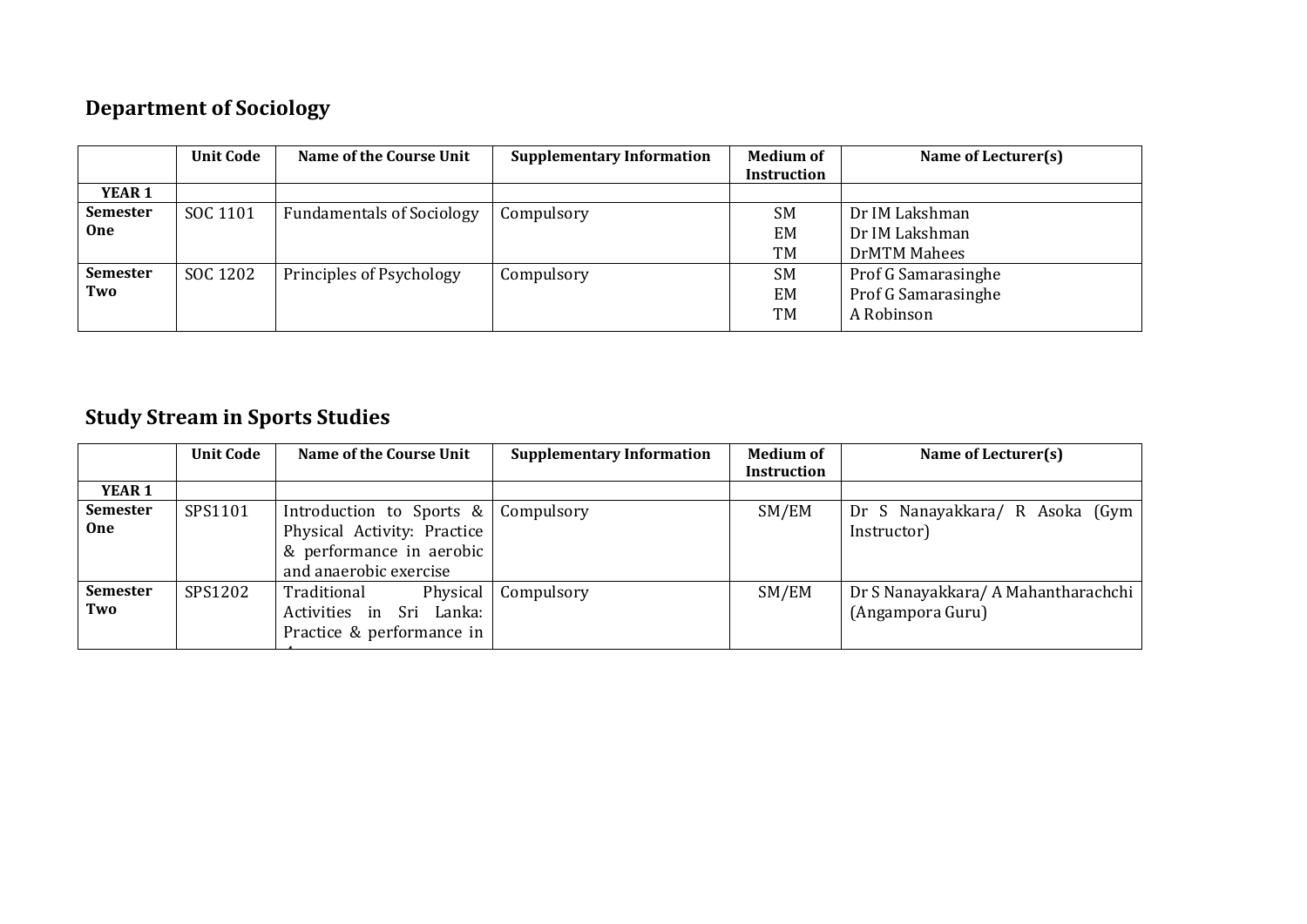#### **Communication and Media Studies Unit Communication and Creative Arts**

|                               | Unit               | Name of the Course Unit                       | Supplementary                                                                                                                            | <b>Medium of</b>   | No: of         | Name of Lecturer(s)                                                                                            |
|-------------------------------|--------------------|-----------------------------------------------|------------------------------------------------------------------------------------------------------------------------------------------|--------------------|----------------|----------------------------------------------------------------------------------------------------------------|
|                               | Code               |                                               | <b>Information</b>                                                                                                                       | <b>Instruction</b> | <b>Credits</b> |                                                                                                                |
| YEAR <sub>1</sub>             |                    |                                               |                                                                                                                                          |                    |                |                                                                                                                |
| <b>Semester</b><br><b>One</b> | <b>CMS</b><br>1101 | Introduction to<br>Communication              | Pre-requisite for those who<br>wish to follow<br>Communication and Creative<br>Arts as a subject from the<br>second year onwards.        | SM/EM              | 3              | Prof. Samantha Herath<br>Ms. Fathima Shanaz<br>Ms. Chalika Thangaraja<br>Mr. Krishan Siriwardana<br>(Visiting) |
| <b>Semester</b><br>Two        | <b>CMS</b><br>1202 | Introduction to<br>Media<br>and Creative Arts | Pre-requisite for those who<br>wish to follow<br><b>Communication and Creative</b><br>Arts as a subject from the<br>second year onwards. | SM/EM              | 3              | Ms. Fathima Shanaz<br>Ms. Chalika Thangaraja<br>Mr. Krishan Siriwardana<br>(Visiting)                          |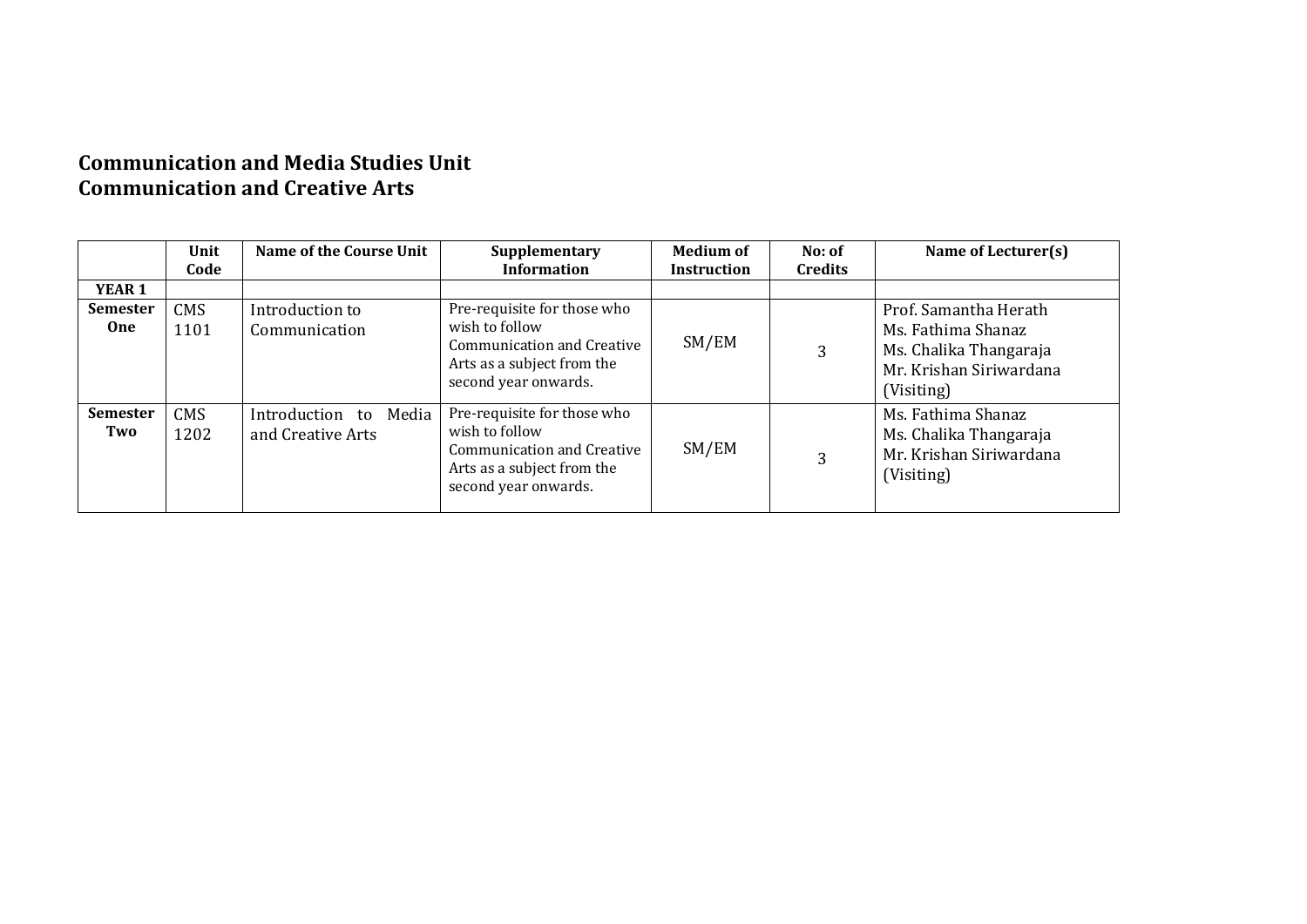#### **Computer Teaching Unit Information Communication Technology**

|                               | <b>Unit Code</b> | Name of the Course Unit                                    | <b>Supplementary Information</b>                                                                                               | <b>Medium of</b><br><b>Instruction</b> | Name of Lecturer(s)                                                |
|-------------------------------|------------------|------------------------------------------------------------|--------------------------------------------------------------------------------------------------------------------------------|----------------------------------------|--------------------------------------------------------------------|
| YEAR <sub>1</sub>             |                  |                                                            |                                                                                                                                |                                        |                                                                    |
| <b>Semester</b><br><b>One</b> | <b>ICT 1101</b>  | Fundamentals of<br>Computing                               | Compulsory for students who wish to<br>offer the ICT for development Study<br>Stream.<br>These students cannot obtain FND 1120 | SM/EM<br>TM                            | Ms. T. S Rathnayake<br>Ms. P.M. Alagiyawadu<br>Ms. J.S.M. Showmiya |
| <b>Semester</b><br>Two        | <b>ICT 1202</b>  | Introduction to<br><b>Computer Application</b><br>Packages | Compulsory for students who wish to<br>offer the ICT for development Study<br>Stream.<br>These students cannot obtain FND 1221 | SM/EM<br><b>TM</b>                     | Ms. T. S Rathnayake<br>Ms. P.M. Alagiyawadu<br>Ms. J.S.M. Showmiya |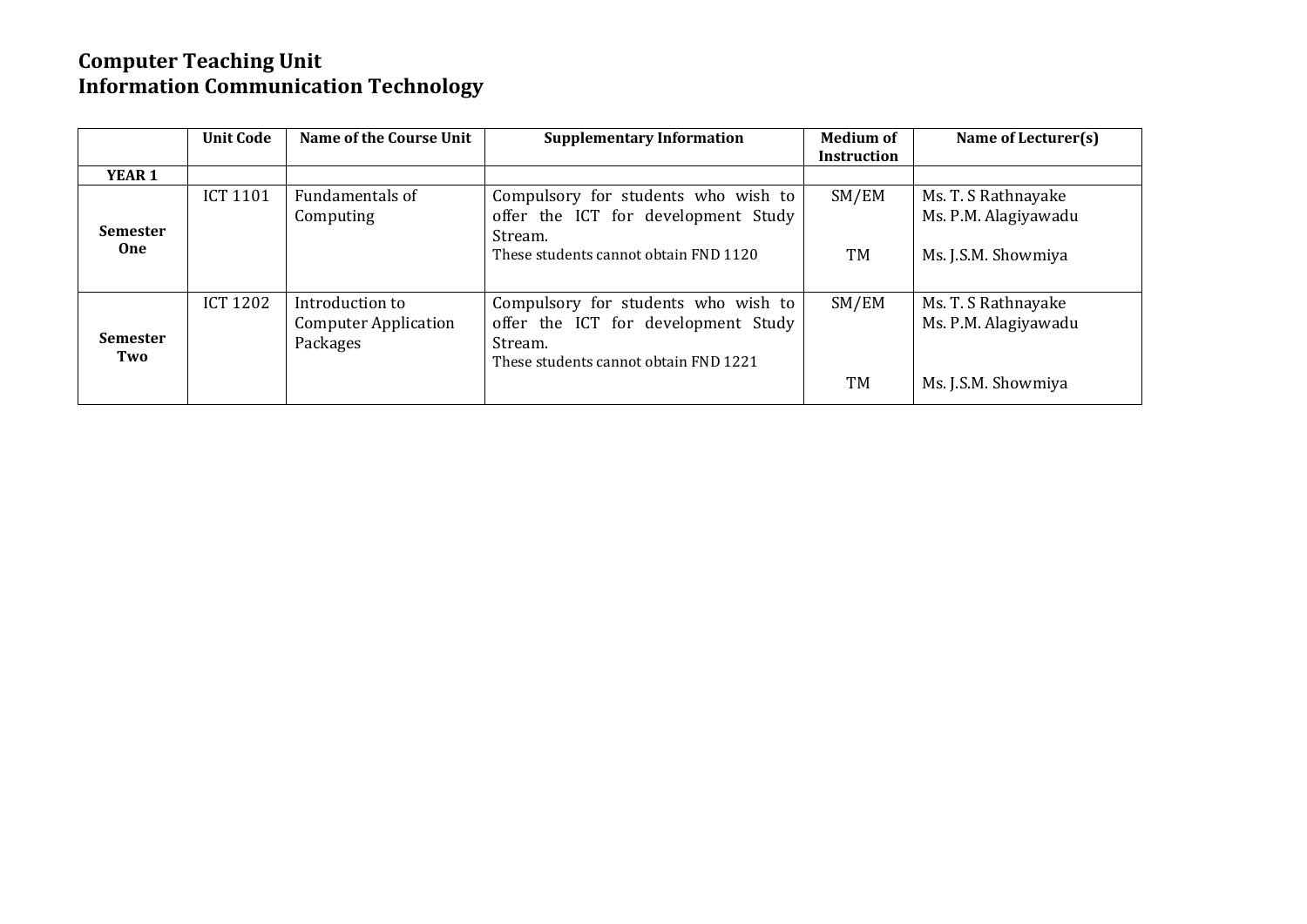#### **Islamic Civilization Unit**

|                     | <b>Unit Code</b> | Name of the Course Unit                                                          | Supplementary<br><b>Information</b> | <b>Medium of</b><br><b>Instruction</b> | No: of<br><b>Credits</b> | Name of Lecturer(s) |
|---------------------|------------------|----------------------------------------------------------------------------------|-------------------------------------|----------------------------------------|--------------------------|---------------------|
| <b>YEAR 1</b>       |                  |                                                                                  |                                     |                                        |                          |                     |
| <b>Semester One</b> | <b>ICV 1106</b>  | Arabic Language Level - I                                                        | Optional                            | <b>TM</b>                              | 3                        | Dr. N. Gafoordeen   |
|                     | <b>ICV 1107</b>  | Introduction to Islamic Principle                                                | Compulsory                          | TM                                     | 3                        | Mr. M.M.M. Sabir    |
|                     | <b>ICV 1203</b>  | Arabic Language Level - II                                                       | Optional                            | <b>TM</b>                              |                          | Dr. N. Gafoordeen   |
| <b>Semester Two</b> | <b>ICV 1208</b>  | Social and Political Formation under<br>Prophet Mohamed and the Pious<br>Caliphs | Compulsory                          | <b>TM</b>                              | 3                        | Mr. M.M.M. Sabir    |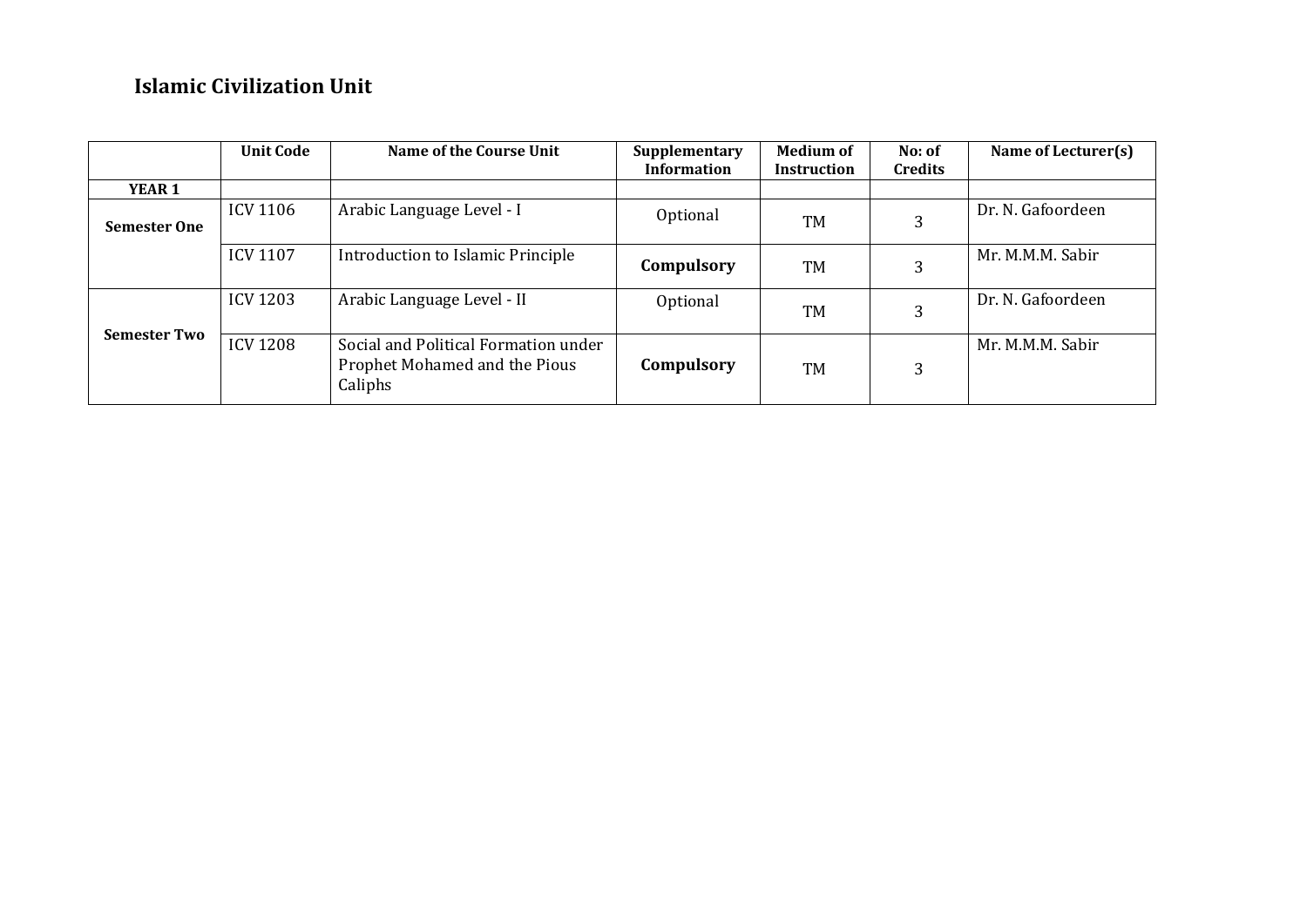#### **Foundation (FND) Course Units -Semester One**

|               | <b>Unit Code</b> | <b>Name of the Course Unit</b>                                                | <b>Supplementary Information</b>                                                                                                                                                                                                                                                                                              | <b>Medium of</b><br><b>Instruction</b> | Name of Lecturer(s)                           |
|---------------|------------------|-------------------------------------------------------------------------------|-------------------------------------------------------------------------------------------------------------------------------------------------------------------------------------------------------------------------------------------------------------------------------------------------------------------------------|----------------------------------------|-----------------------------------------------|
| <b>YEAR 1</b> |                  |                                                                               |                                                                                                                                                                                                                                                                                                                               |                                        |                                               |
| Semester One  | <b>FND 1104</b>  | කලාව හා සංස්කෘතිය පිළිබඳ<br>ගැටලු                                             | සංස්කෘතිය හා කලාව පිළිබඳ හැඳින්වීමක්  සහ ඒවා නූතනයේ මුහුණ දී<br>ඇති අර්බුදු පිළිබඳ අවධානය යොමු වීම.                                                                                                                                                                                                                           | <b>SM</b>                              | මහාචාර්ය අගලකඩ සිරිසුමන හිමි                  |
|               | <b>FND 1105</b>  | Writing, Reading and<br>Rhetoric                                              | Compulsory for students offering English for the Degree                                                                                                                                                                                                                                                                       | EM                                     | Dr.Kaushalya Perera<br>Praveen Tilakaratne    |
|               | <b>FND 1106</b>  | <b>Intermediate Mathematics</b>                                               | Pre requisite for four year Degree in Geography. Preferential<br>prerequisite for selection to special degree in Demography and<br>Economics.<br>Please note:<br>This course is as same as FND 1206.<br>Only one out of FND 1106 or FND 1206 could be selected.                                                               | SM<br>TM                               | Conducted by the Department of<br>Mathematics |
|               | <b>FND 1107</b>  | <b>Basic Mathematics</b>                                                      | Same as FND 1207. Only one out of FND 1107 or FND 1207 could be<br>selected.<br>For four year degree in Economics one of the two mathematics units;<br>namely Basic mathematics and Intermediate mathematics is<br>compulsory. Preference will be given to those who have successfully<br>completed intermediate mathematics. | SM<br>TM                               | Conducted by the Department of<br>Mathematics |
|               | <b>FNDE 1108</b> | Proficiency<br>Course<br>in<br>English                                        | <b>COMPULSORY</b> for all those who are not exempted from this course<br>(applicable for all levels).<br>Students placed at level 1 in the 1 <sup>st</sup> year MUST pass level 2 also in the<br>following years to obtain the bachelor's degree.                                                                             | EM                                     | Department of English Language<br>Teaching    |
|               | <b>FND 1110</b>  | Education for Individual<br>and Social Development                            | Pre requisite for Bachelor of Education Degree<br>This course is as same as FND 1210.                                                                                                                                                                                                                                         | SM<br>TM                               | Ms. Sithari Thilakarathna<br>Ms. A. Paunandi  |
|               | FND 1111         | <b>Introduction to Conflict</b><br><b>Resolution and Sustainable</b><br>Peace | <b>Compulsory for Study Stream in International Relations</b><br>This is an introductory course on Conflict Resolution and Sustainable<br>Peace provides insights into concepts and approaches as well as the<br>practice in these two interlinked disciplines.                                                               | SM/EM                                  | Dr. B.A.C.A. Balasooriya                      |
|               | <b>FND 1118</b>  | Spoken Sinahla<br>(for Beginners)                                             | To improve listening, speech, reading and writing skills in Sinhala<br>This is a non credit course unit                                                                                                                                                                                                                       | SM/TM                                  | Ms. Jayanthi Bandara                          |
|               | FND 1119         | Spoken Tamil<br>(for Beginners)                                               | To improve listening, speech, reading and writing skills in Tamil<br>This is a non credit course unit                                                                                                                                                                                                                         | SM/TM                                  | Mr. Abeysinghe Jayakody                       |
|               | <b>FND 1120</b>  | Fundamentals of<br>Computing                                                  | FND 1120 cannot be followed by the students taking ICT for<br>Development Study Stream<br>This is a non credit course unit                                                                                                                                                                                                    | SM/EM                                  | Ms. T.S. Rathnayake<br>Ms.P.M.Alagiyawadu     |
|               |                  |                                                                               |                                                                                                                                                                                                                                                                                                                               | TM                                     | Ms. J.S.M. Showmiya                           |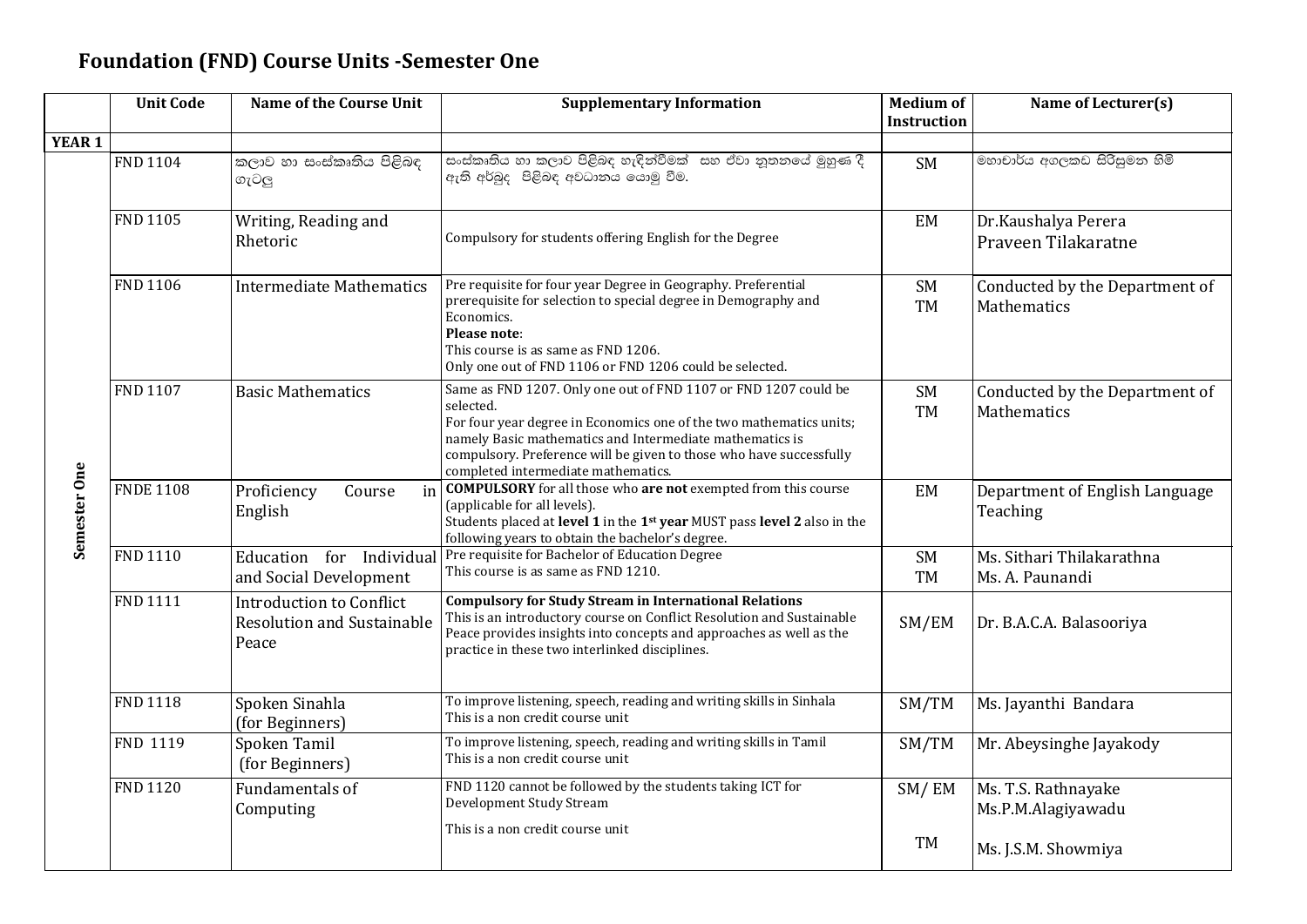#### **Foundation (FND) Course Units -Semester Two**

|              | <b>Unit Code</b><br><b>Name of the Course Unit</b> |                                                                | <b>Supplementary Information</b>                                                                                                                                                                                                                                                                                              | <b>Medium of</b><br>Instruction | Name of Lecturer(s)                           |
|--------------|----------------------------------------------------|----------------------------------------------------------------|-------------------------------------------------------------------------------------------------------------------------------------------------------------------------------------------------------------------------------------------------------------------------------------------------------------------------------|---------------------------------|-----------------------------------------------|
| YEAR 1       |                                                    |                                                                |                                                                                                                                                                                                                                                                                                                               |                                 |                                               |
| Semester Two | <b>FND 1201</b>                                    | Culture, Identity & Politics                                   | Optional<br>Open to all First Year Undergraduates in Arts                                                                                                                                                                                                                                                                     | SM/EM<br>TM                     | Dr T Udalagama<br>A Robinson                  |
|              | <b>FND 1202</b>                                    | <b>Introduction to Data</b><br>Analysis                        | Not open for those who follow DMG 1202.                                                                                                                                                                                                                                                                                       | SM/EM<br>TM                     | Yuganthi Subasinghe<br>Dr. Fareena Ruzaik     |
|              | <b>FND 1206</b>                                    | <b>Intermediate Mathematics</b>                                | Pre requisite for four year Degree in Geography. Preferential<br>prerequisite for selection to special degree in Demography and<br>Economics.<br>Please note:<br>This course is as same as FND 1106.<br>Only one out of FND 1106 or FND 1206 could be selected.                                                               | <b>SM</b><br><b>TM</b>          | Conducted by the Department of<br>Mathematics |
|              | <b>FND 1207</b>                                    | <b>Basic Mathematics</b>                                       | Same as FND 1107. Only one out of FND 1107 or FND 1207 could<br>be selected.<br>For four year degree in Economics one of the two mathematics<br>units; namely Basic mathematics and Intermediate mathematics is<br>compulsory. Preference will be given to those who have<br>successfully completed intermediate mathematics. | <b>SM</b><br><b>TM</b>          | Conducted by the Department of<br>Mathematics |
|              | <b>FNDE 1209</b>                                   | Proficiency Course in<br>English                               | <b>COMPULSORY</b> for all those who are not exempted from this<br>course (applicable for all levels).<br>Students placed at level 1 in the 1st year MUST pass level 2 also in<br>the following years to obtain the bachelor's degree.                                                                                         | EM                              | Department of English Language<br>Teaching    |
|              | <b>FND 1210</b>                                    | Education for Individual and<br>Social Development             | Pre requisite for Bachelor of Education Degree<br>This course is as same as FND 1110.                                                                                                                                                                                                                                         | <b>SM</b>                       | Ms. Sithari Thilakarathna<br>Ms. A. Paunandi  |
|              | FND 1212                                           | සිංහල ලේඛන සම්පුදාය හා<br>සන්නිවේදනය                           | සිංහල ලේඛන කලාව හා භාෂාත්මක  සන්නිවේදනය  පිළිබඳ<br>අධායනයක්                                                                                                                                                                                                                                                                   | <b>SM</b>                       | මහාචාර්ය සඳගෝමී කෝපරහේවා                      |
|              | FND 1213                                           | <b>Introduction to Gender</b><br><b>Studies</b>                | The course is open to all first year undergraduates in Arts.                                                                                                                                                                                                                                                                  | SM/EM                           | Coordinator : Dr. S.T.K. Kulatunga            |
|              | FND 1215                                           | Critical Thinking and<br>Logical Analysis                      | Purpose of this course unit is to introduce key concepts and tools<br>in critical thinking and logic to the students.                                                                                                                                                                                                         | SM/EM                           | Dr. Vijitha Kumara                            |
|              | <b>FND 1221</b>                                    | <b>Introduction to Computer</b><br><b>Application Packages</b> | FND 1221 cannot be followed by the students taking ICT<br>for Development Study Stream<br>This is a non credit course unit                                                                                                                                                                                                    | SM/EM                           | Ms. T.S. Rathnayake<br>Ms.P.M.Alagiyawadu     |
|              |                                                    |                                                                |                                                                                                                                                                                                                                                                                                                               | <b>TM</b>                       | Ms. J.S.M. Showmiya                           |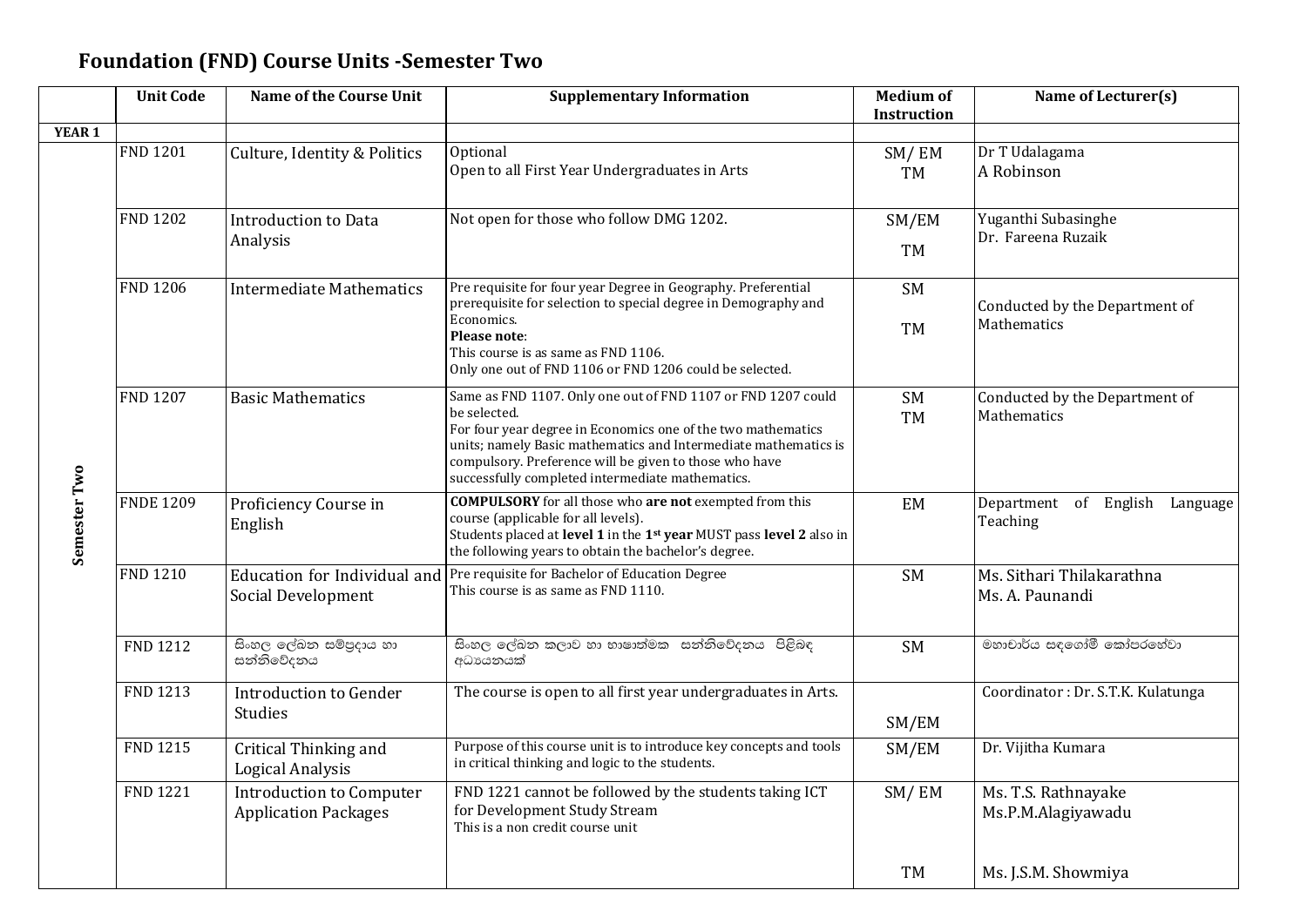#### **Three Year Degree in Arts (Study Streams)**

Minimum Number of Course Units and Credits from Different Subject Categories for Three Year Degree Programme in Arts/Study Streams

| Year                 | Subject 1               | Subject 2               | Subject 3               | <b>FND/ENH</b>      | <b>Total</b>             |
|----------------------|-------------------------|-------------------------|-------------------------|---------------------|--------------------------|
|                      | (Stream)                |                         |                         |                     |                          |
| 1 <sup>st</sup> Year | $02(6 \text{ credits})$ | $02(6 \text{ credits})$ | $\vert$ 02 (6 credits)  | FND 04 (12 credits) | $10(30 \text{ credits})$ |
| $2nd$ Year           | 05 (15 credits)         | 02 (6credits)           | $\vert$ 02 (6 credits)  | ENH 01 (3 credits)  | $10(30 \text{ credits})$ |
| 3rd Year             | 05 (15 credits)         | $02(6 \text{ credits})$ | $\vert$ 02 (6 credits)  | ENH 01 (3 credits)  | $10(30 \text{ credits})$ |
| <b>Total</b>         | <b>12 (36 credits)</b>  | 06 (18 credits)         | $\vert$ 06 (18 credits) | 06 (18 credits)     | 30 (90 credits)          |

#### **Four Year Degree in Arts (Special)**

Minimum Number of Course Units and Credits from Different Subject Categories for Four Year Degree Programme in Arts

| Year                 | <b>Major Subject</b>     | <b>Subject 2</b>        | Subject 3               | <b>FND/ENH</b>      | <b>Total</b>     |
|----------------------|--------------------------|-------------------------|-------------------------|---------------------|------------------|
| 1 <sup>st</sup> Year | $02(6 \text{ credits})$  | $02(6 \text{ credits})$ | $02(6 \text{ credits})$ | FND 04 (12 credits) | 10 (30 credits)  |
| 2 <sup>nd</sup> Year | $07(21 \text{ credits})$ | $01(3 \text{ credits})$ | $01(3 \text{ credits})$ | ENH 01 (3 credits)  | 10 (30 credits)  |
| 3rd Year             | $07(21 \text{ credits})$ | $01(3 \text{ credits})$ | $01(3 \text{ credits})$ | ENH 01 (3 credits)  | 10 (30 credits)  |
| 4 <sup>th</sup> Year | 10 (30 credits)          |                         |                         |                     | 10 (30 credits)  |
| <b>Total</b>         | 26 (78 credits)          | 04 (12 credits)         | 04 (12 credits)         | 06 (18 credits)     | 40 (120 credits) |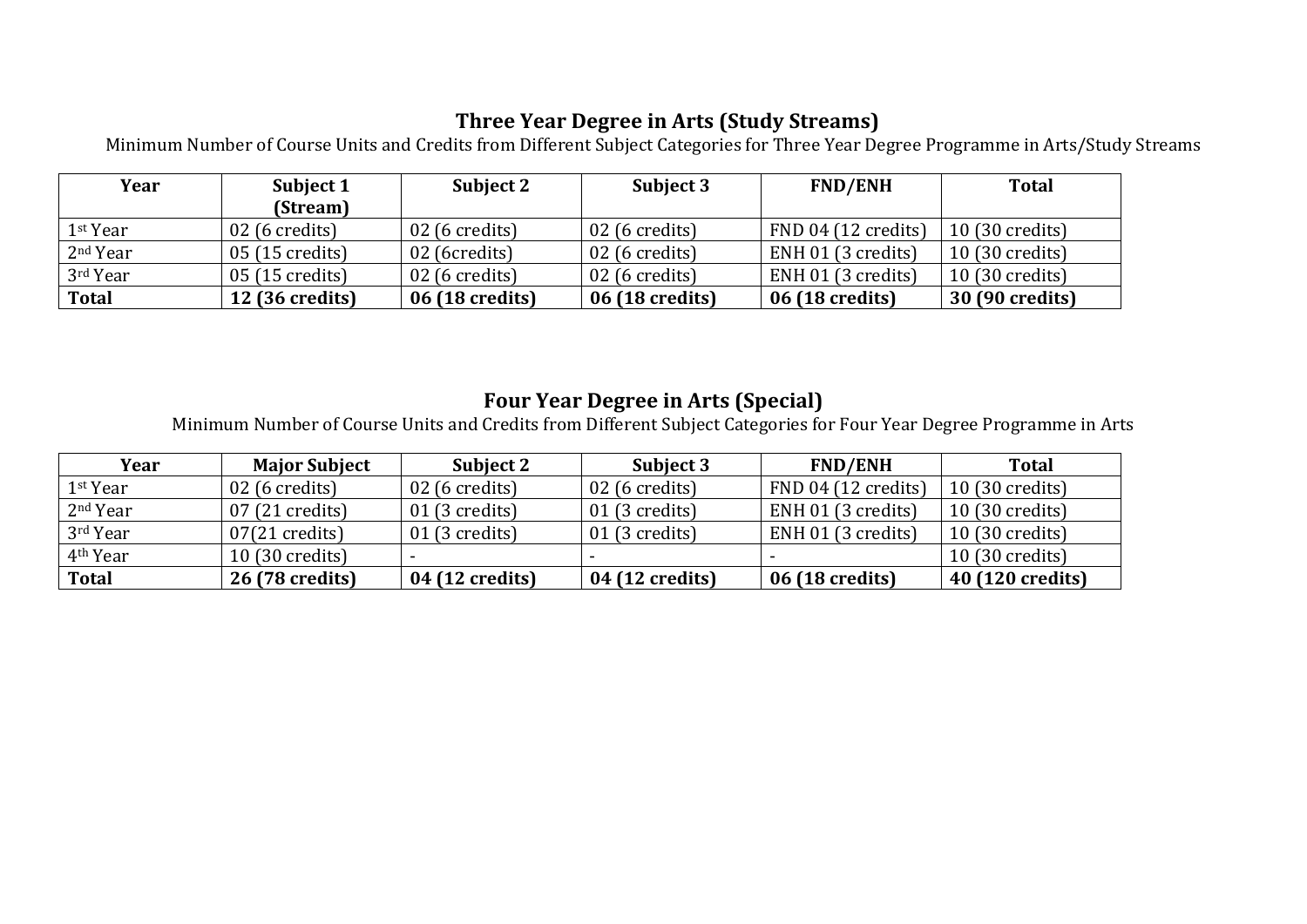## *IMPORTANT*

එකම වේලාවට පැවැත්වීමට නියමිත විෂය ඒකක වලින් ඒකක එකකට වඩා තෝරා ගැනීමෙන් වළකින්න

தயவு செய்து நேரதூசியில் பாட அலகுகள் முரண்படுதலைத் தவிர்க்கவும்

**Please avoid clashes in selecting the course units**